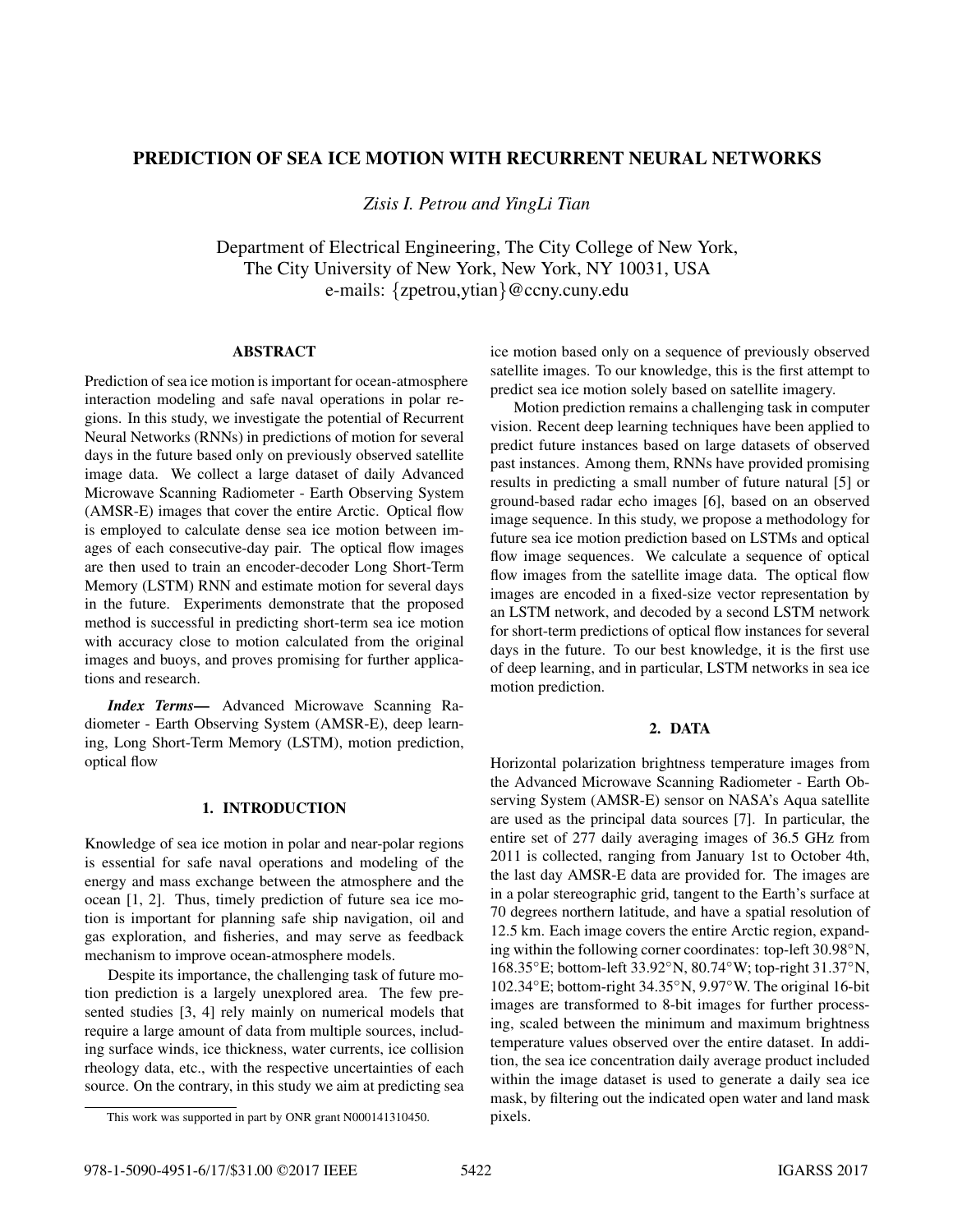### 3. METHODOLOGY

#### 3.1. Optical flow

Sea ice motion is calculated for each pair of consecutive-day AMSR-E images. We employ an optical flow approach that has recently proven to outperform a state-of-the-art pattern matching approach to calculate sea ice motion i) densely, i.e., for every pixel of the original image, instead of the sparse calculation of pattern matching, ii) more accurately, and iii) requiring less processing time [8].

First, the sea ice mask image for each day is used to generate AMSR-E images with non-sea-ice pixels filtered out. These new images are used to calculate the optical flow. A structure learning-based edge detection methodology [9] is then applied to each image. In parallel, sparse pixel correspondences are found for each pair of images, using a bottomup multi-stage non-rigid matching approach [10]. The calculated edges and pixel correspondences are then used to apply sparse-to-dense interpolation and variational energy minimization [11] to calculate optical flow for each pixel between the paired images.

### 3.2. LSTM encoder-decoder

Our LSTM network consists of an encoder LSTM and two decoder LSTM networks. The composite network follows the structure proposed by Srivastava *et al.* [5]. The encoder network consists of a number of LSTM units that sequentially receive as input optical flow patches from continuous dates and encode them to a fixed-length vector representation. Then, the first decoder network receives this representation as input and reconstructs the original patches, from the most recent to the oldest. Apart from the first reconstructed patch in the time series, where only the encoder representation is used as input, for each reconstruction the output from the previous time step is used as input together with the encoder representation. The second decoder network works in a similar fashion, but instead, it tries to predict a number of future optical flow patches. Again, the previously predicted patch is used as input for the next prediction together with the encoder representation. The LSTM encoder-decoder structure allows an end-to-end training of the entire network in an unsupervised manner, with no requirement for image annotation.

Two-layer encoder and decoder architectures are used, where the output of the first LSTM layer serves as the input to the second layer. Each LSTM unit has a *memory cell*  $c_t$ at time t, connected with an *input*,  $i_t$ , *forget*,  $f_t$ , and *output*,  $o_t$  logistic sigmoidal gate. The input sources at step t are the current optical flow patch—reordering the 2D optical flow patch as 1D vector—or its encoded representation vector,  $x_t$ , and the output, or *hidden state*, from the previous step,  $h_{t-1}$ . Together with the previous cell state, these input sources pass through the input and forget gates and update the cell state. The input sources and the updated cell state are then passed through the output gate and update the hidden state of the unit through a tanh non-linearity. The overall formulas describing the calculation of the current hidden state output,  $h_t$ , are [12]:

$$
\boldsymbol{i}_t = \sigma(W_{xi}\boldsymbol{x}_t + W_{hi}\boldsymbol{h}_{t-1} + W_{ci}\boldsymbol{c}_{t-1} + \boldsymbol{b}_i),\tag{1}
$$

$$
\boldsymbol{f}_t = \sigma(W_{xf}\boldsymbol{x}_t + W_{hf}\boldsymbol{h}_{t-1} + W_{cf}\boldsymbol{c}_{t-1} + \boldsymbol{b}_f),
$$
 (2)

$$
\mathbf{c}_t = \mathbf{f}_t \mathbf{c}_{t-1} + \mathbf{i}_t \tanh(W_{xc} \mathbf{x}_t + W_{hc} \mathbf{h}_{t-1} + \mathbf{b}_c), \quad (3)
$$

$$
\boldsymbol{o}_t = \sigma(W_{xo}\boldsymbol{x}_t + W_{ho}\boldsymbol{h}_{t-1} + W_{co}\boldsymbol{c}_{t-1} + \boldsymbol{b}_o),\tag{4}
$$

$$
\boldsymbol{h}_t = \boldsymbol{o}_t \tanh(\boldsymbol{c}_t),\tag{5}
$$

where  $\sigma$  represents the sigmoid function, W weight matrices, and b biases. Multiplications between vectors are elementwise. The weight matrices  $W_{ci}$ ,  $W_{cf}$ , and  $W_{co}$ , representing the so-called *peephole* connections between the cell and the gates, are diagonal, i.e., each element of a gate vector receives input only from the respective element of the cell vector. The rest of the weight matrices are dense. The cell state of the LSTM unit is capable of summing activities over time. This allows the LSTM network to capture and accurately describe long-term dependencies and avoid the exploding or vanishing gradient problems that traditional RNNs suffer from.

#### 4. RESULTS AND DISCUSSION

#### 4.1. Network parameters

In our settings, since the desired output is optical flow real values, we use linear output units in the LSTM network. The squared loss function is used to evaluate the predictions during training. The weight matrices are initialized by sampling from a uniform distribution and biases are set to zero. We use sequences of 20 optical flow images for training, out of which the 10 first serve as the observed images and the next 10 as the ones to be predicted.

Contrary to [5] that used a training and test set, we additionally employ a validation set to fine-tune the network and prevent overfitting. From the total 276 optical flow images, we randomly select 31 consecutive images for validation and another 31 for testing. This results in 11 overlapping sequences of 20 images each for validation and another 11 sequences for prediction. The original images of widthheight-depth dimensions  $608\times896\times2$  pixels are split into 532 patches of  $32\times32\times2$  pixels. From the validation set, patches with no pixels falling in the sea ice mask area are excluded. In total, 1202 sequences are used for validation and other 5852 sequences for testing, each with patches from 20 sequential images. The remaining images form the training set. To keep the training set totally independent, we exclude all images belonging to either the validation or test set. After removing all patches falling entirely outside the sea ice area, we end up with a training set of 32184 sequences, each with patches from 20 sequential images.

The first and second layers of the encoder-decoder network has 4096 and 2048 hidden units, respectively. This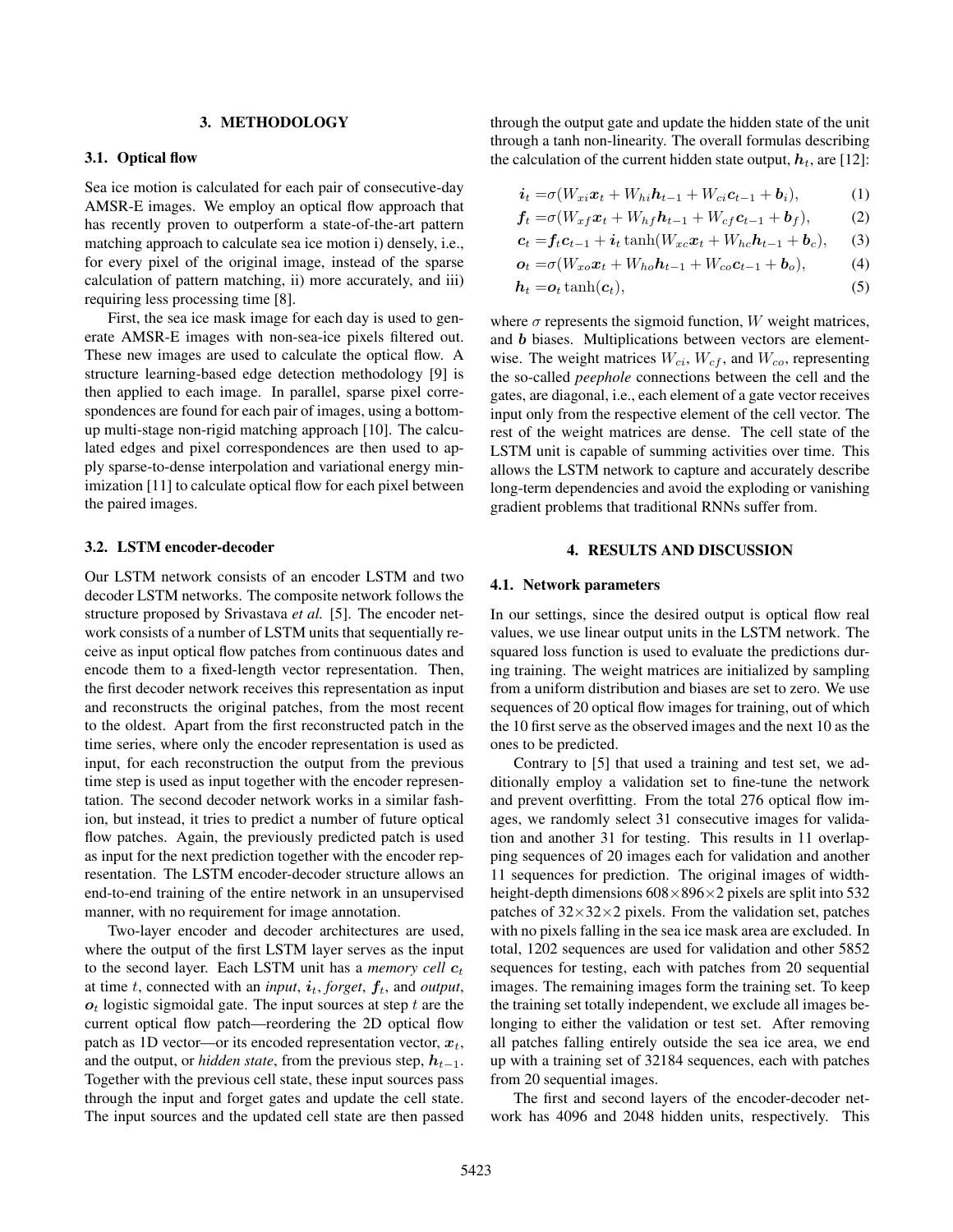means that, for a 20-patch sequence, the first layer of the encoder transforms the first 10 patches into a 4096-dimensional vector, the second layer into a 2048-dimensional vector, and the decoder networks follow the reverse order to reconstruct the first 10 patches and predict the next 10 *future* patches. Minibatch training of 100 sequences with rotation is used, i.e., the last minibatch fills the missing sequences from the beginning of the set and the next minibatch continues from there. Validation during training is applied every 500 batch iterations on the validation set. Instead of a fixed number of training iterations as in [5], we apply early-stopping after 10 validation steps without change in the best validation performance. Then, the model with the best validation performance is selected.

#### 4.2. Experimental results

In our experiments the first 10 optical flow patches of each test set sequence are used as input to predict the next 10 patches. First, we compare the predicted optical flow with the reference optical flow patches on a per pixel basis, for both x and y motion axes. Pixels outside the sea ice area are masked out. Fig. 1 draws error statistics for each predicted step in the future, e.g., if patches from days 1–10 are used as inputs, step 1 represents the predicted patches of day 11, step 2 of day 12, etc. After masking out non-sea ice pixels, around 700,000 pixels remain at each prediction step. As expected, the minimum error values appear in the first prediction step, for both motion axes. The errors then, generally, gradually increase as prediction moves further in the future. Although in the last steps the errors slightly decrease for only the x axis, the overall increasing trend remains. However, overall, the performance degrades in a slow pace and even after 10 prediction steps the error values remain as low as double the errors in the first prediction step.

To further evaluate the accuracy of our proposed approach, the predicted motion is compared against buoys from the International Arctic Buoy Programme (IABP) [13]. The 12:00 GMT reported daily buoy positions are selected and the data are reprojected to the polar stereographic grid of the input data. Table 1 reports the corresponding errors for each prediction step in the future. Each step involves between 280 and 287 buoys, i.e., around 26 buoys for each daily image of the test set. It is noted that the corresponding root meansquared error (RMSE) and mean-absolute error (MAE) of the optical flow data we use as input for the prediction lie around 2.5–3 km and 1.6–2.3 km, respectively. This demonstrates the close proximity of the error of the predicted patches to the theoretically minimum possible error of the input data. In addition, predictions of up to several steps in the future are more accurate even from vectors estimated from observed, instead of predicted, similar AMSR-E 36.5 GHz data (RMSE 4.5 km on the x and 4.83 km on the y axis in [14]).

Fig. 2 draws an example of the step 1 prediction vectors

Predicted versus reference optical flow



Fig. 1. Accuracy evaluation of the predicted versus the reference optical flow for all sea ice pixels, for each prediction step in the future. The relative squared error (RSE), root meansquared error (RMSE) in km, and mean-absolute error (MAE) in km are calculated for both x and y axes.

Table 1. Accuracy evaluation of the predicted motion against buoys in the entire Arctic, for each prediction step in the future (fut). RMSE and MAE are in km.

|              | x axis     |             |            | y axis     |             |            |
|--------------|------------|-------------|------------|------------|-------------|------------|
| fut          | <b>RSE</b> | <b>RMSE</b> | <b>MAE</b> | <b>RSE</b> | <b>RMSE</b> | <b>MAE</b> |
| $\mathbf{1}$ | 0.456      | 3.607       | 2.609      | 0.572      | 3.167       | 2.306      |
| 2            | 0.589      | 3.793       | 2.777      | 0.836      | 3.521       | 2.589      |
| 3            | 0.589      | 3.806       | 2.698      | 1.202      | 4.252       | 2.950      |
| 4            | 0.650      | 3.944       | 2.912      | 1.652      | 5.096       | 3.591      |
| 5            | 0.591      | 3.662       | 2.662      | 1.937      | 5.893       | 4.305      |
| 6            | 0.595      | 3.875       | 2.781      | 1.995      | 6.521       | 4.887      |
| 7            | 0.696      | 4.211       | 3.164      | 2.085      | 6.747       | 5.072      |
| 8            | 0.823      | 4.437       | 3.351      | 2.117      | 6.756       | 5.110      |
| 9            | 0.808      | 4.398       | 3.325      | 2.012      | 6.681       | 5.130      |
| 10           | 0.822      | 4.632       | 3.473      | 1.834      | 6.611       | 4.970      |

compared with the reference optical flow and the IABP buoys. For visualization, a close-up look of the original image extent is shown, vectors are drawn every 56 and 38 pixels in the vertical and horizontal dimension, respectively, and they are magnified by 20 times to be clearly visible (see scale on the bottom right corner of the figure). Although in several cases the predicted motion vectors underestimate the true magnitude of the buoys or the orientation of the reference optical flow vectors, they correlate overall well with both. In total, as the aforementioned quantitative results also suggest, the proposed LSTM and optical flow approach provides satisfactory